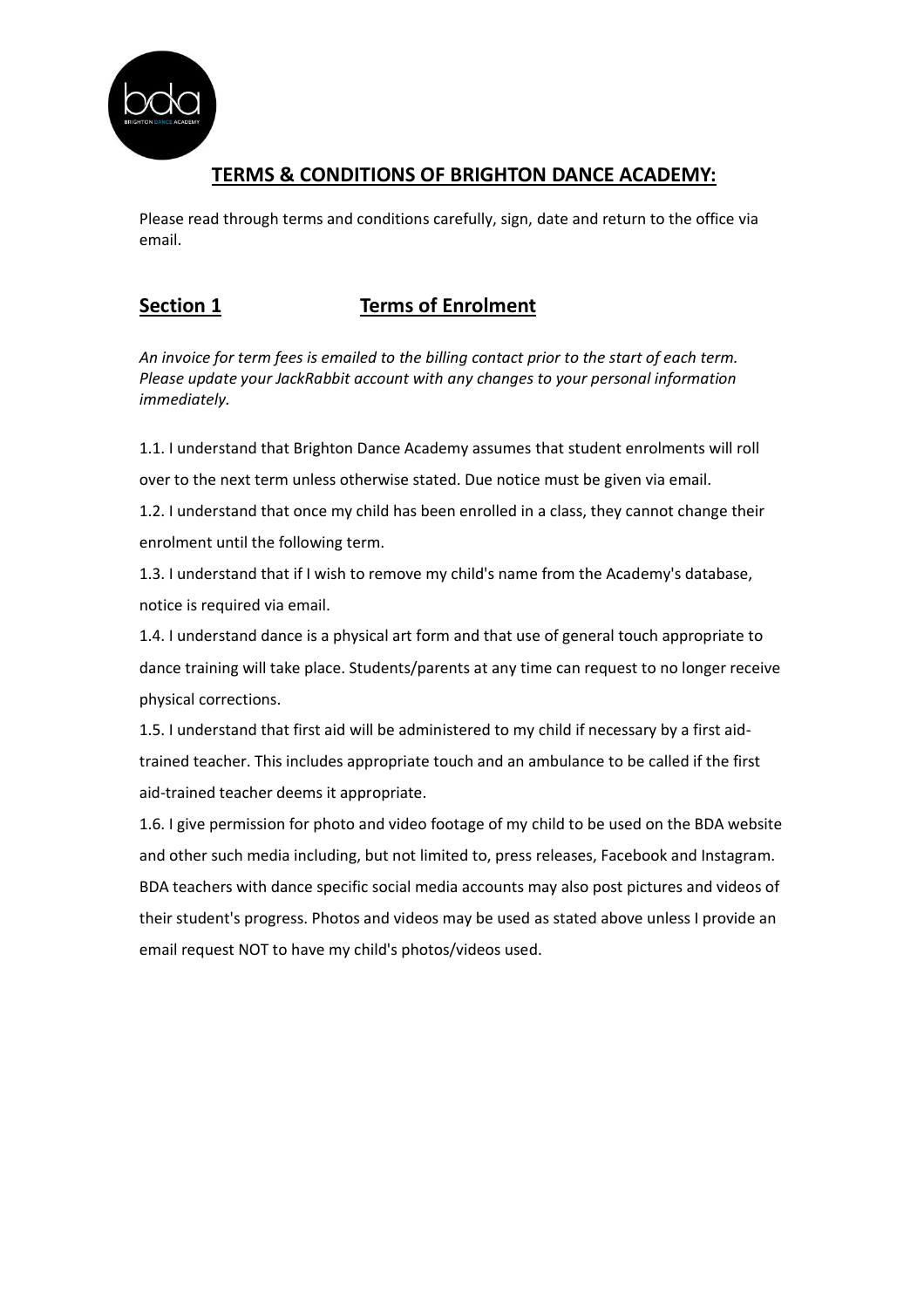

## **Section 2 Terms of Concert**

2.1. I understand that all students are expected to participate in the annual concert and all costume making is outsourced. A costume levy is payable per concert dance item and is nonrefundable.

2.2. I understand that if I do not wish for my child to be involved in the concert, I will notify the school during enrolment so that the costume levy can be waived.

2.3. I understand that after Term 3 has started, no changes to concert classes can be made due to concert preparations.

2.4. I understand that if I do not give the office notice before the deadline, a costume will be ordered for my child and will be non-refundable.

2.5. I understand that there is a minimum attendance policy in place for the concert and that if my child misses 4 or more classes for a particular dance in Term 4, they will be taken out of that dance. All costumes and tickets purchased will be non-refundable.

2.6. I understand that in exceptional circumstances, pre-arranged absences in Term 4 are acceptable, however, the students must uphold the conditions arranged by the teacher; failure to do so will result in the student being taken out of the dance. All costumes and tickets purchased will be non-refundable.

2.7. I understand that the concert dates have been published and that all rehearsals are compulsory to attend.

2.8. Any concert rehearsals missed due to exceptional circumstances must be agreed upon with the office ahead of time. If rehearsals are missed without approval of the Academy, students will be taken out of the concert, all costumes and tickets purchased will be nonrefundable.